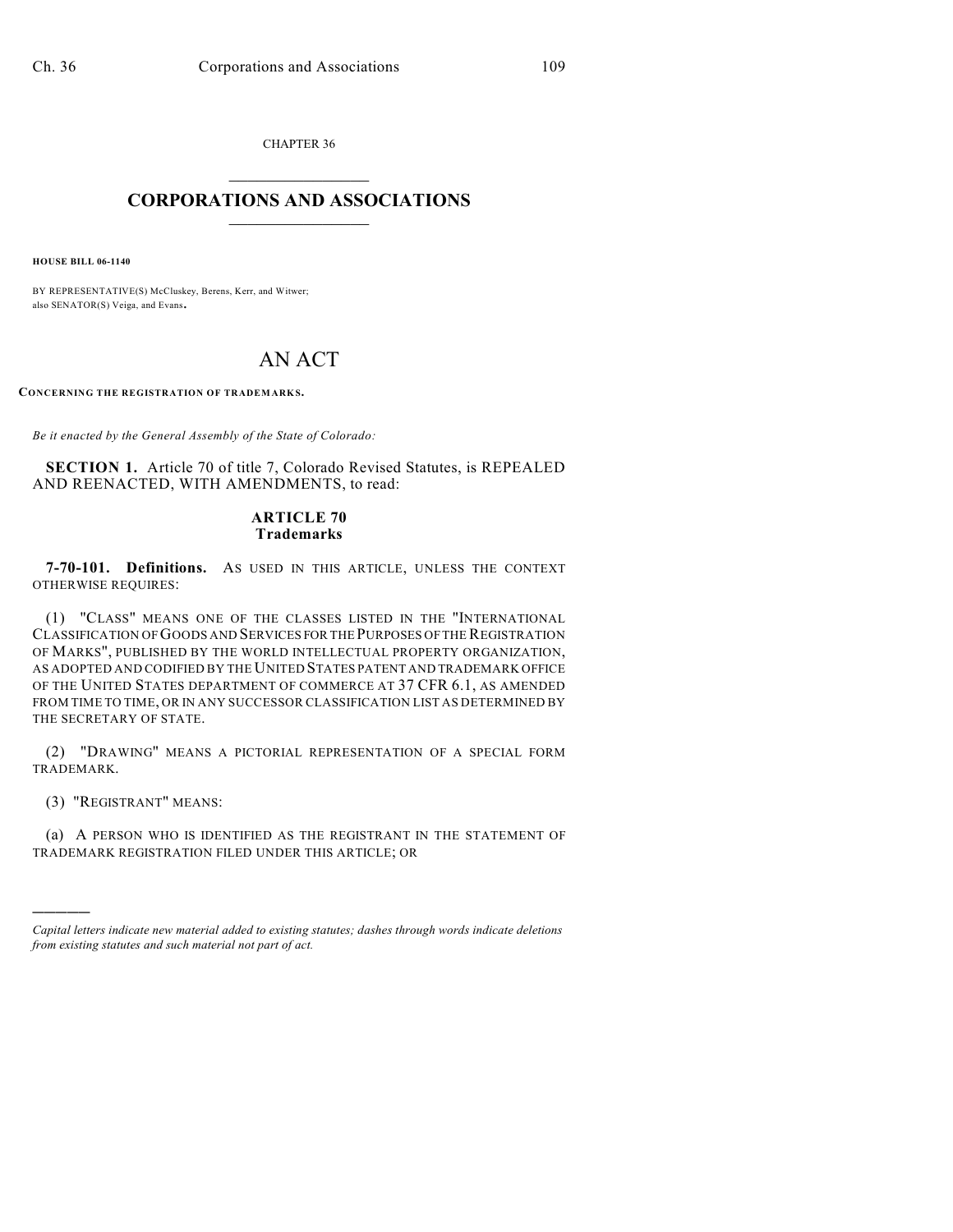(b) FOLLOWING THE FILING OF A STATEMENT OF TRANSFER OF TRADEMARK REGISTRATION, A PERSON WHO IS IDENTIFIED AS THE TRANSFEREE IN THE STATEMENT OF TRANSFER OF TRADEMARK REGISTRATION.

(4) "SPECIAL FORM TRADEMARK" MEANS ANY TRADEMARK THAT IS NOT A STANDARD CHARACTER TRADEMARK, SUCH AS A TRADEMARK MADE UP OF, OR CONTAINING, IN WHOLE OR IN PART, ONE OR MORE SPECIAL CHARACTERISTICS SUCH AS A LOGO, PICTURE, DESIGN ELEMENT, COLOR, OR STYLE OF LETTERING.

(5) "SPECIMEN" MEANS A SAMPLE OF USE OF THE TRADEMARK, ON OR IN A MEDIUM ACCEPTABLE TO THE SECRETARY OF STATE. A SPECIMEN FOR A TRADEMARK FOR GOODS MUST SHOW THE TRADEMARK AS USED ON OR IN CONNECTION WITH THE GOODS IN COMMERCE IN THIS STATE, SUCH AS A LABEL, TAG, OR CONTAINER FOR THE GOODS; A DISPLAY ASSOCIATED WITH THE GOODS; OR AN IMPRINT ON THE GOODS, SUCH AS A STAMPING. A SPECIMEN FOR A TRADEMARK FOR SERVICES MUST SHOW THE TRADEMARK AS USED IN CONNECTION WITH THE SALE OR ADVERTISING OF THE SERVICES IN COMMERCE IN THIS STATE.

(6) "STANDARD CHARACTER TRADEMARK" MEANS A TRADEMARK:

(a) IN WHICH THE TRADEMARK IS EXPRESSED ONLY IN ENGLISH LETTERS, ROMAN OR ARABIC NUMERALS, OR PUNCTUATION MARKS AS MAY BE ACCEPTABLE TO THE SECRETARY OF STATE; AND

(b) IN WHICH NO STYLIZATION OF LETTERING OR NUMBERS IS CLAIMED.

(7) "TRADEMARK" MEANS A WORD, NAME, SYMBOL, DEVICE, OR ANY COMBINATION THEREOF, INCLUDING PACKAGING, CONFIGURATION OF GOODS, OR OTHER TRADE DRESS, USED BY A PERSON TO IDENTIFY AND DISTINGUISH THE PERSON'S GOODS OR SERVICES FROM THOSE MANUFACTURED, SOLD, OR RENDERED BY OTHERS AND TO INDICATE THE SOURCE OF THE GOODS OR SERVICES, EVEN IF THAT SOURCE IS UNKNOWN.

(8) "TRANSFER" INCLUDES AN ASSIGNMENT AND A TRANSFER BY OPERATION OF LAW, BUT DOES NOT INCLUDE A SECURITY INTEREST OR A LICENSE.

(9) "USE IN COMMERCE" MEANS A BONA FIDE USE OF A TRADEMARK IN THE ORDINARY COURSE OF TRADE, AND NOT MADE MERELY TO RESERVE A RIGHT IN A TRADEMARK.

**7-70-102. Statement of trademark registration.** (1) A PERSON WHO ADOPTS AND MAKES USE IN COMMERCE OF A TRADEMARK IN THIS STATE MAY DELIVER TO THE SECRETARY OF STATE, FOR FILING PURSUANT TO PART 3 OF ARTICLE 90 OF THIS TITLE, A STATEMENT OF TRADEMARK REGISTRATION TO WHICH A SPECIMEN AND, IF THE TRADEMARK IS A SPECIAL FORM TRADEMARK, A DRAWING IS ATTACHED.

(2) A STATEMENT OF TRADEMARK REGISTRATION SHALL STATE:

(a) THE TRUE NAME OF THE REGISTRANT;

(b) IF THE REGISTRANT IS AN ENTITY, THE FORM OF ENTITY AND THE JURISDICTION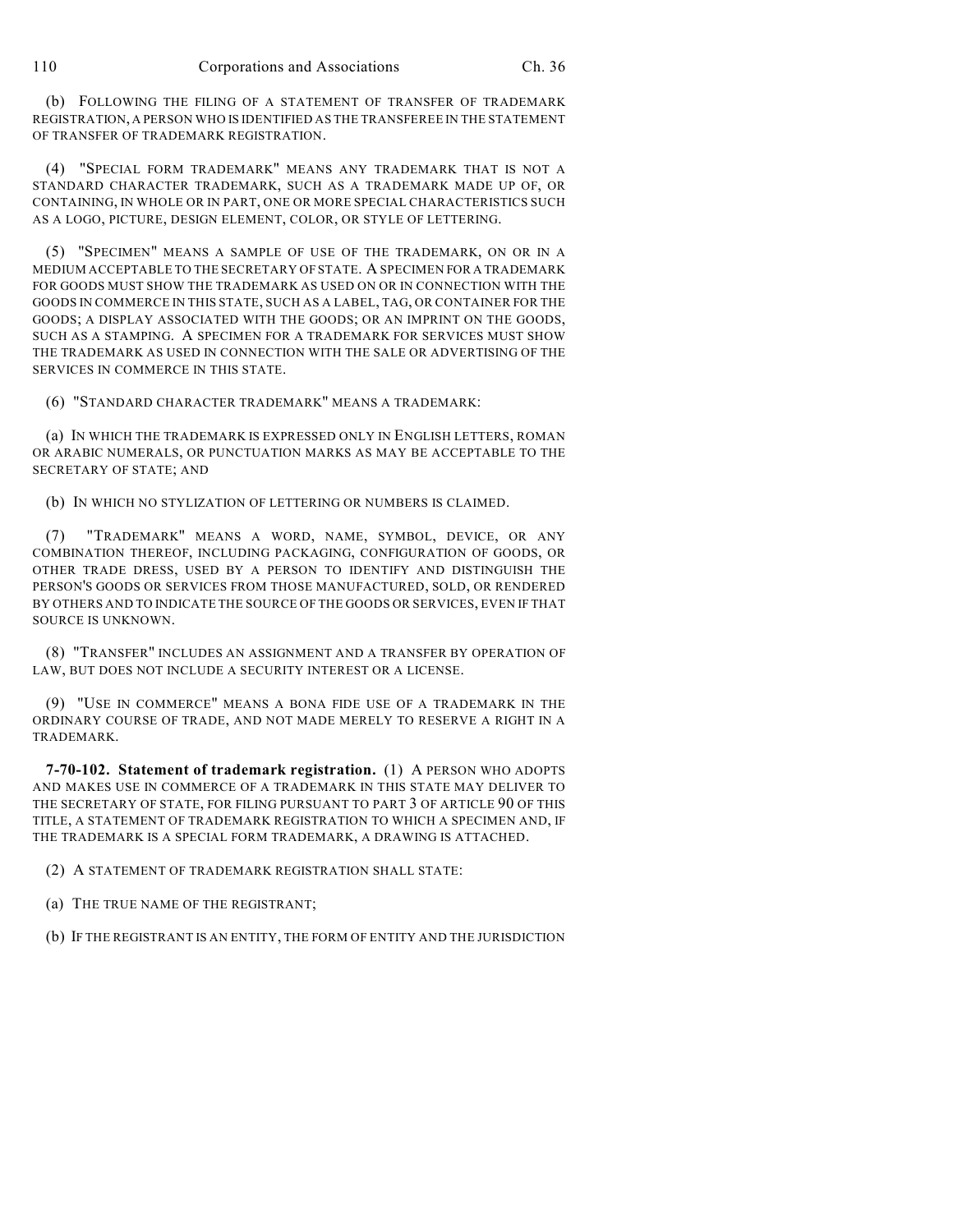UNDER THE LAW OF WHICH THE ENTITY IS FORMED;

(c) IF THE REGISTRANT IS AN INDIVIDUAL, THE STREET ADDRESS OF THE INDIVIDUAL'S PRIMARY RESIDENCE OR USUAL PLACE OF BUSINESS IN THIS STATE IF THE INDIVIDUAL HAS ONE, OR OUTSIDE THIS STATE IF THE INDIVIDUAL HAS NO PRIMARY RESIDENCE OR USUAL PLACE OF BUSINESS IN THIS STATE, AND, IF DIFFERENT, THE MAILING ADDRESS OF THE INDIVIDUAL;

(d) IF THE REGISTRANT IS AN ENTITY OTHER THAN A REPORTING ENTITY, THE STREET ADDRESS OF THE ENTITY'S USUAL PLACE OF BUSINESS IN THIS STATE IF IT HAS ONE, OR OUTSIDE THIS STATE IF IT HAS NO USUAL PLACE OF BUSINESS IN THIS STATE, AND, IF DIFFERENT, THE MAILING ADDRESS OF THE ENTITY;

(e) IF THE REGISTRANT IS NEITHER AN INDIVIDUAL RESIDENT OF THIS STATE NOR AN ENTITY THAT IS REQUIRED TO MAINTAIN A REGISTERED AGENT PURSUANT TO PART 7 OF ARTICLE 90 OF THIS TITLE, EITHER OF THE FOLLOWING:

(I) IF THE REGISTRANT DESIRES TO APPOINT A REGISTERED AGENT PURSUANT TO SECTION 7-70-108, THE REGISTERED AGENT NAME, THE REGISTERED AGENT ADDRESS, AND A STATEMENT THAT THE PERSON APPOINTED AS THE REGISTERED AGENT FOR THE REGISTRANT HAS CONSENTED TO BEING SO APPOINTED; OR

(II) THE MAILING ADDRESS TO WHICH SERVICE OF PROCESS IN ANY PROCEEDING BASED ON A CAUSE OF ACTION WITH RESPECT TO THE STATEMENT OF TRADEMARK REGISTRATION MAY BE MAILED PURSUANT TO SECTION 7-70-108;

(f) IF THE TRADEMARK IS A STANDARD CHARACTER TRADEMARK, THE CHARACTERS CONSTITUTING THE TRADEMARK;

(g) IF THE TRADEMARK IS A SPECIAL FORM TRADEMARK, A DESCRIPTION OF THE ATTACHED DRAWING;

(h) A DETAILED DESCRIPTION OF THE GOODS OR SERVICES IN CONNECTION WITH WHICH THE TRADEMARK IS USED AND THE CLASS INTO WHICH SUCH GOODS OR SERVICES FALL;

(i) A DESCRIPTION OF THE ATTACHED SPECIMEN SUFFICIENT TO IDENTIFY THE NATURE OF THE SPECIMEN;

(j) THE DATE OF FIRST USE IN COMMERCE OF THE TRADEMARK IN THIS STATE BY THE REGISTRANT OR THE REGISTRANT'S PREDECESSOR IN INTEREST; AND

(k) THAT THE REGISTRANT IS CURRENTLY USING THE TRADEMARK IN COMMERCE IN THIS STATE AND THAT THE REGISTRANT BELIEVES, IN GOOD FAITH, THAT:

(I) THE REGISTRANT HAS THE RIGHT TO USE THE TRADEMARK IN CONNECTION WITH THE GOODS OR SERVICES LISTED PURSUANT TO PARAGRAPH (h) OF THIS SUBSECTION (2); AND

(II) THE REGISTRANT'S USE OF THE TRADEMARK DOES NOT INFRINGE THE RIGHTS OF ANY OTHER PERSON IN THAT TRADEMARK.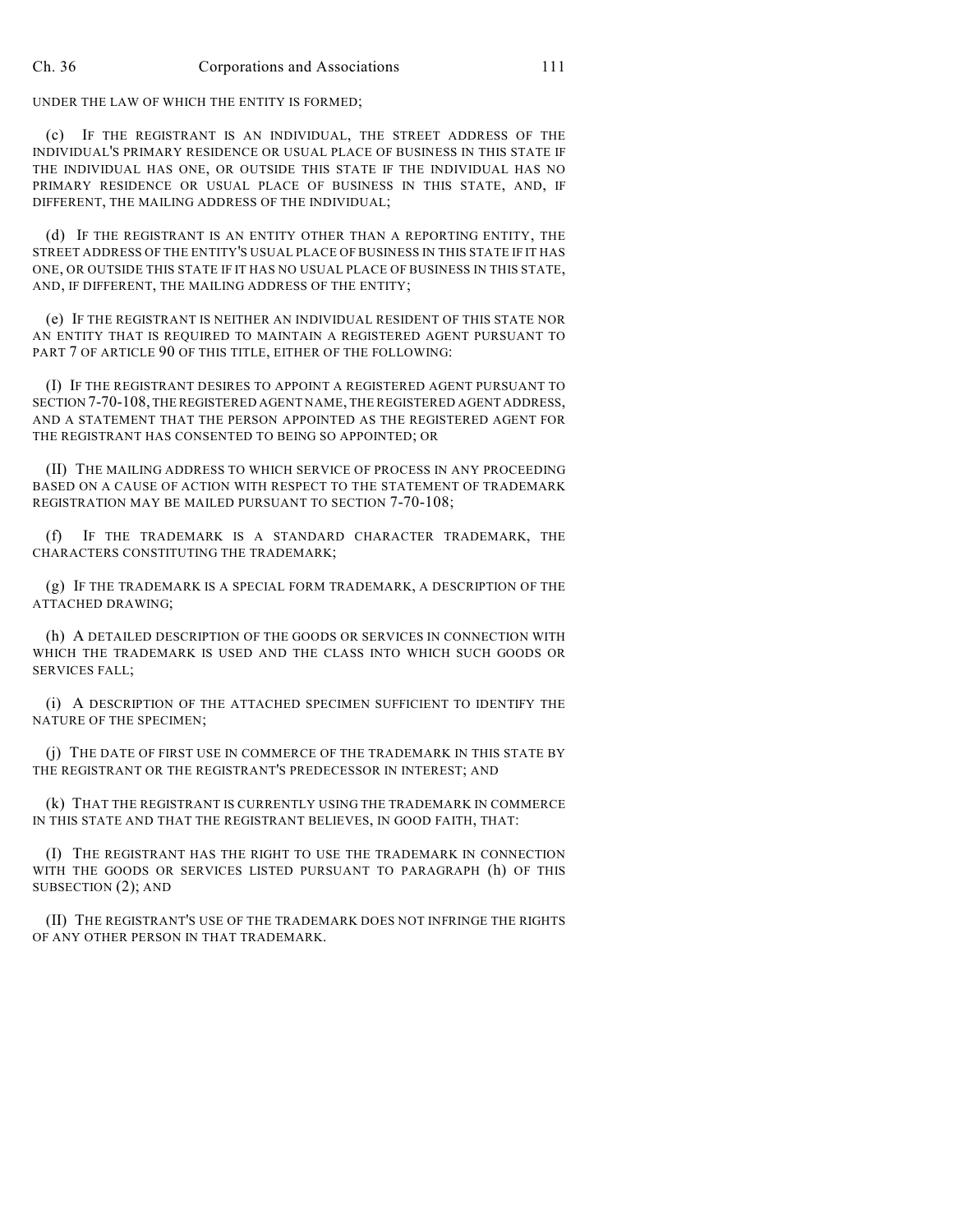(3) A STATEMENT OF TRADEMARK REGISTRATION SHALL NOT STATE A DELAYED EFFECTIVE DATE.

**7-70-103. Effect of filing statement of trademark registration.** (1) A STATEMENT OF TRADEMARK REGISTRATION FILED BY THE SECRETARY OF STATE SHALL BE NOTICE OF THE CLAIMS MADE IN THE STATEMENT OF TRADEMARK REGISTRATION FROM AND AFTER THE DATE AND TIME THE STATEMENT OF TRADEMARK REGISTRATION IS FILED.

(2) EXCEPT AS PROVIDED IN SUBSECTION (1) OF THIS SECTION, FILING OF A STATEMENT OF TRADEMARK REGISTRATION DOES NOT CONFER UPON THE REGISTRANT ANY SUBSTANTIVE RIGHT OR CREATE ANY REMEDY NOT OTHERWISE AVAILABLE. ALL SUBSTANTIVE RIGHTS AND REMEDIES CREATED BY THE LAWS OF THIS STATE WITH RESPECT TO TRADEMARKS ARE CREATED EXCLUSIVELY BY COMMON LAW.

(3) EXCEPT AS PROVIDED IN SUBSECTION (1) OF THIS SECTION, FILING OF A STATEMENT OF TRADEMARK REGISTRATION DOES NOT ENLARGE OR OTHERWISE AFFECT RIGHTS WITH RESPECT TO THE TRADEMARK THAT ARE CREATED BY THE COMMON LAW OF THIS STATE OR ANY OTHER LAWS. THE LACK OF FILING OF A STATEMENT OF TRADEMARK REGISTRATION DOES NOT IMPAIR OR OTHERWISE AFFECT SUCH RIGHTS.

(4) THIS ARTICLE DOES NOT CONFER THE RIGHT TO USE THE PHRASE "REGISTERED IN THE UNITED STATES PATENT AND TRADEMARK OFFICE", THE ABBREVIATION "REG. U.S. PAT. & TM. OFF.", OR ANY OTHER ABBREVIATION OF SUCH PHRASE OR VARIANT THEREOF, OR THE LETTER R ENCLOSED WITHIN A CIRCLE, OR ® IN CONNECTION WITH A TRADEMARK WITH RESPECT TO WHICH A STATEMENT OF TRADEMARK REGISTRATION HAS BEEN FILED BY THE SECRETARY OF STATE.

**7-70-104. Duration and renewal.** (1) UNLESS WITHDRAWN IN ACCORDANCE WITH SECTION 7-70-105, A STATEMENT OF TRADEMARK REGISTRATION SHALL BE EFFECTIVE FOR A TERM OF FIVE YEARS FROM THE DATE ON WHICH THE STATEMENT OF TRADEMARK REGISTRATION IS FILED BY THE SECRETARY OF STATE. A STATEMENT OF TRADEMARK REGISTRATION, WITH RESPECT TO WHICH A STATEMENT OF WITHDRAWAL OF TRADEMARK REGISTRATION HAS BEEN FILED BY THE SECRETARY OF STATE OR WITH RESPECT TO WHICH A STATEMENT OF RENEWAL OF TRADEMARK REGISTRATION HAS NOT BEEN FILED BY THE SECRETARY OF STATE WITHIN THE TIME PROVIDED IN THIS SECTION, DOES NOT PROVIDE NOTICE UNDER SECTION 7-70-103 (1).

(2) THE EFFECTIVENESS OF A STATEMENT OF TRADEMARK REGISTRATION MAY BE RENEWED BY THE REGISTRANT FOR SUCCESSIVE TERMS OF FIVE YEARS BY DELIVERING TO THE SECRETARY OF STATE, FOR FILING PURSUANT TO PART 3 OF ARTICLE 90 OF THIS TITLE, A STATEMENT OF RENEWAL OF TRADEMARK REGISTRATION:

(a) NO EARLIER THAN ONE HUNDRED EIGHTY DAYS BEFORE THE EXPIRATION OF THE CURRENT TERM OF EFFECTIVENESS OF THE STATEMENT OF TRADEMARK REGISTRATION; AND

(b) NO LATER THAN THE DATE OF EXPIRATION OF THE CURRENT TERM OF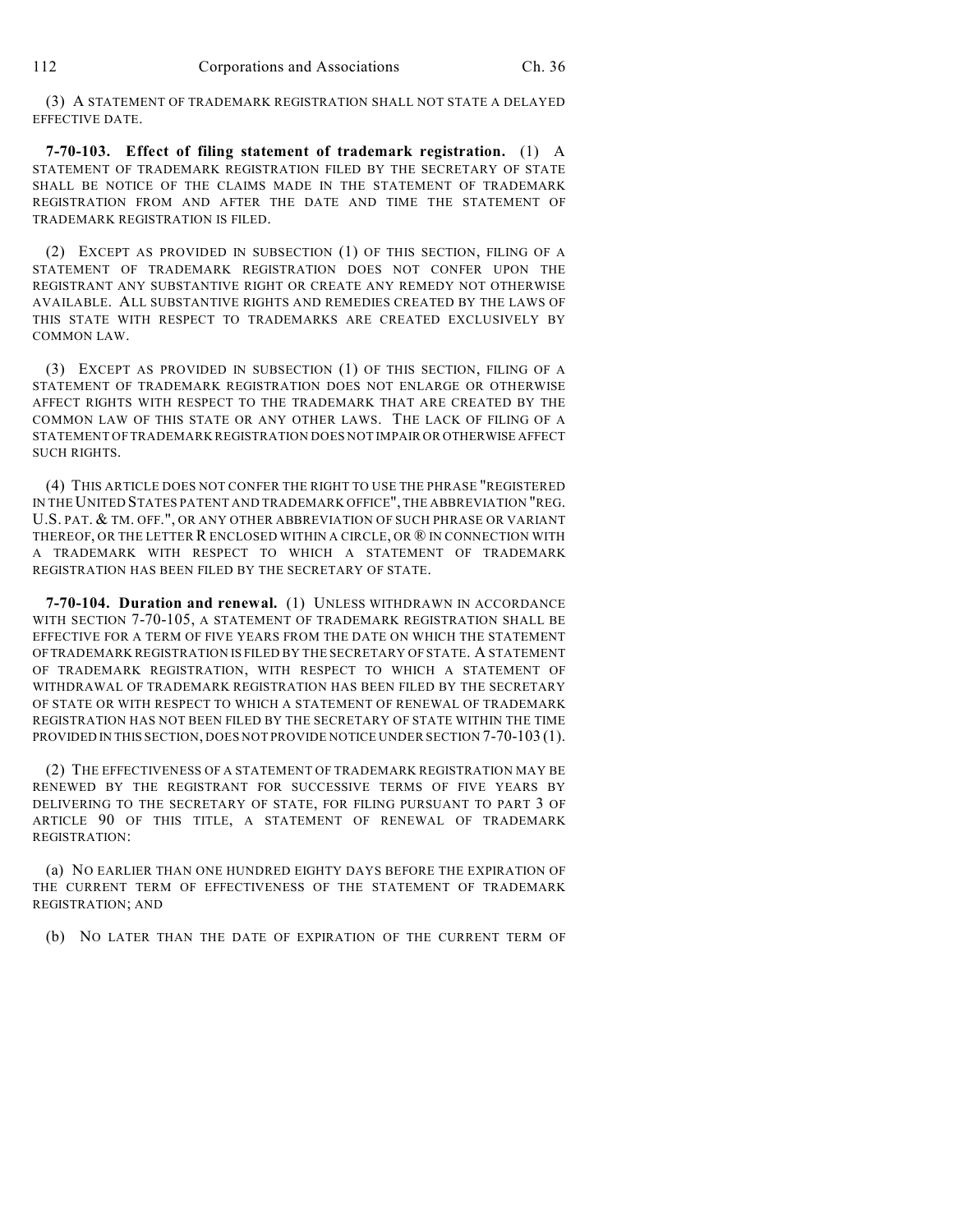EFFECTIVENESS OF THE STATEMENT OF TRADEMARK REGISTRATION.

(3) THE STATEMENT OF RENEWAL OF TRADEMARK REGISTRATION SHALL:

(a) STATE THE TRUE NAME OF REGISTRANT;

(b) IDENTIFY THE STATEMENT OF TRADEMARK REGISTRATION IN A MANNER SATISFACTORY TO THE SECRETARY OF STATE;

(c) STATE ANY CHANGE IN A STATEMENT MADE PURSUANT TO SECTION 7-70-102  $(2)$   $(c)$ ,  $(2)$   $(d)$ ,  $OR$   $(2)$   $(e)$  IN THE STATEMENT OF TRADEMARK REGISTRATION, OR IN ANY PREVIOUSLY FILED STATEMENT RELATED TO THE STATEMENT OF TRADEMARK REGISTRATION, THAT IS NECESSARY TO MAKE THE STATEMENT OR STATEMENTS MADE PURSUANT TO SECTION 7-70-102 (2) (c), (2) (d), OR (2) (e) CORRECT AS OF THE DATE THE STATEMENT OF RENEWAL OF TRADEMARK REGISTRATION IS DELIVERED FOR FILING;

(d) IDENTIFY ANY GOODS OR SERVICES DESCRIBED IN THE STATEMENT OF TRADEMARK REGISTRATION, OR IN ANY PREVIOUSLY FILED STATEMENT RELATED TO THE STATEMENT OF TRADEMARK REGISTRATION, WITH RESPECT TO WHICH THE TRADEMARK IS NO LONGER USED;

(e) STATE THAT THE REGISTRANT IS CURRENTLY USING THE TRADEMARK IN COMMERCE IN THIS STATE IN CONNECTION WITH THE GOODS OR SERVICES DESCRIBED IN THE STATEMENT OF TRADEMARK REGISTRATION, EXCLUDING ANY GOODS OR SERVICES IDENTIFIED PURSUANT TO PARAGRAPH (d) OF THIS SUBSECTION (3);

(f) STATE THAT THE REGISTRANT BELIEVES, IN GOOD FAITH, THAT:

(I) THE REGISTRANT HAS THE RIGHT TO USE THE TRADEMARK IN COMMERCE IN THIS STATE IN CONNECTION WITH THE GOODS OR SERVICES, EXCLUDING ANY GOODS OR SERVICES IDENTIFIED IN PARAGRAPH (d) OF THIS SUBSECTION (3); AND

(II) THE REGISTRANT'S USE OF THE TRADEMARK DOES NOT INFRINGE THE RIGHTS OF ANY OTHER PERSON IN THAT TRADEMARK;

(g) HAVE A CURRENT SPECIMEN ATTACHED; AND

(h) CONTAIN SUCH OTHER INFORMATION AS THE SECRETARY OF STATE MAY REQUIRE.

(4) NO EARLIER THAN ONE HUNDRED EIGHTY DAYS AND NO LATER THAN SIXTY DAYS BEFORE THE EXPIRATION OF THE THEN-CURRENT TERM OF EACH STATEMENT OF TRADEMARK REGISTRATION, THE SECRETARY OF STATE SHALL DELIVER TO THE REGISTRANT NOTICE REGARDING RENEWAL OF THE EFFECTIVENESS OF THE STATEMENT OF TRADEMARK REGISTRATION IN A FORM PRESCRIBED BY THE SECRETARY OF STATE. THE NOTICE REGARDING RENEWAL SHALL BE DELIVERED TO THE LAST-KNOWN MAILING ADDRESS OF THE REGISTRANT; EXCEPT THAT THE SECRETARY OF STATE SHALL NOT BE REQUIRED TO DELIVER TO A REGISTRANT A NOTICE REGARDING RENEWAL FOR ANY STATEMENT OF TRADEMARK REGISTRATION FOR WHICH A STATEMENT OF RENEWAL OF TRADEMARK REGISTRATION HAS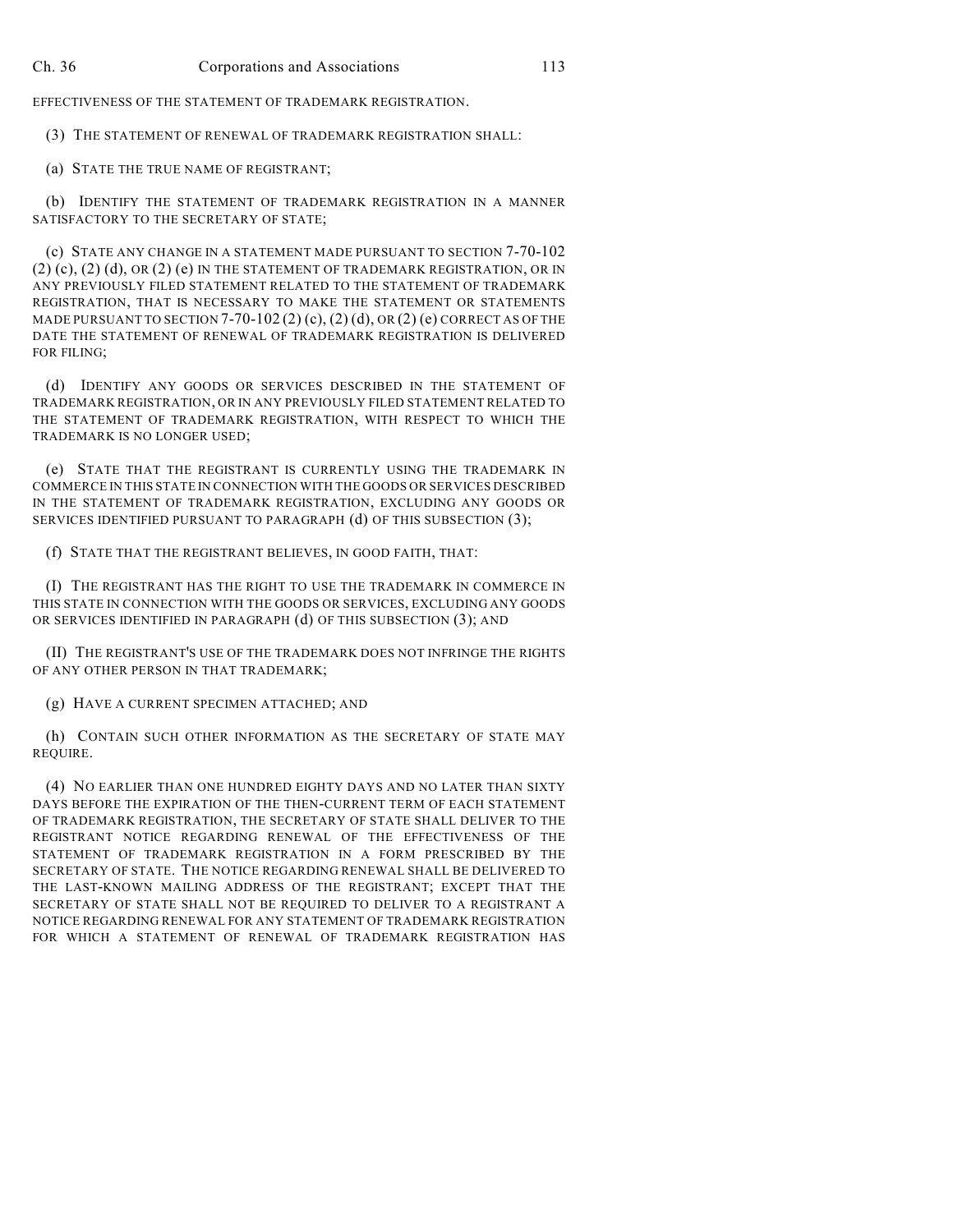PREVIOUSLY BEEN FILED PURSUANT TO SUBSECTION (2) OF THIS SECTION FOR THE CURRENT RENEWAL PERIOD. THE FAILURE OF THE SECRETARY OF STATE TO DELIVER A NOTICE REGARDING RENEWAL WITH RESPECT TO ANY STATEMENT OF TRADEMARK REGISTRATION SHALL NOT AFFECT THE REQUIREMENT THAT A STATEMENT OF RENEWAL OF TRADEMARK REGISTRATION BE FILED TO MAINTAIN THE EFFECTIVENESS OF THE STATEMENT OF TRADEMARK REGISTRATION, AND NO PERSON SHALL HAVE A CAUSE OF ACTION IF THE NOTICE IS NOT DELIVERED.

(5) A STATEMENT OF RENEWAL OF TRADEMARK REGISTRATION SHALL NOT STATE A DELAYED EFFECTIVE DATE.

**7-70-105. Statement of withdrawal of trademark registration.** (1) A STATEMENT OF TRADEMARK REGISTRATION MAY BE WITHDRAWN BY THE REGISTRANT BY DELIVERING TO THE SECRETARY OF STATE, FOR FILING PURSUANT TO PART 3 OF ARTICLE 90 OF THIS TITLE, A STATEMENT OF WITHDRAWAL OF TRADEMARK REGISTRATION.

(2) A STATEMENT OF WITHDRAWAL OF TRADEMARK REGISTRATION SHALL:

(a) STATE THE TRUE NAME OF THE REGISTRANT;

(b) IDENTIFY THE STATEMENT OF TRADEMARK REGISTRATION IN A MANNER SATISFACTORY TO THE SECRETARY OF STATE;

(c) STATE THAT THE STATEMENT OF TRADEMARK REGISTRATION IS WITHDRAWN; AND

(d) INCLUDE SUCH OTHER INFORMATION AS THE SECRETARY OF STATE MAY REQUIRE.

**7-70-106. Statement of transfer of trademark registration.** (1) FOLLOWING THE TRANSFER OF A TRADEMARK TO ANOTHER PERSON BY THE REGISTRANT OR BY OPERATION OF LAW, THE REGISTRANT OR THE TRANSFEREE MAY DELIVER TO THE SECRETARY OF STATE, FOR FILING PURSUANT TO PART 3 OF ARTICLE 90 OF THIS TITLE, A STATEMENT OF TRANSFER OF TRADEMARK REGISTRATION.

(2) A STATEMENT OF TRANSFER OF TRADEMARK REGISTRATION SHALL:

(a) STATE THE TRUE NAME OF THE REGISTRANT PRIOR TO THE TRANSFER;

(b) STATE THE TRUE NAME OF THE TRANSFEREE;

(c) IF THE TRANSFEREE IS AN ENTITY, STATE THE FORM OF ENTITY AND THE JURISDICTION UNDER THE LAW OF WHICH IT IS FORMED;

(d) IF THE TRANSFEREE IS AN INDIVIDUAL, STATE THE STREET ADDRESS OF THE INDIVIDUAL'S PRIMARY RESIDENCE OR USUAL PLACE OF BUSINESS IN THIS STATE IF THE INDIVIDUAL HAS ONE, OR OUTSIDE THIS STATE IF THE INDIVIDUAL HAS NO PRIMARY RESIDENCE OR USUAL PLACE OF BUSINESS IN THIS STATE, AND, IF DIFFERENT, THE MAILING ADDRESS OF THE INDIVIDUAL;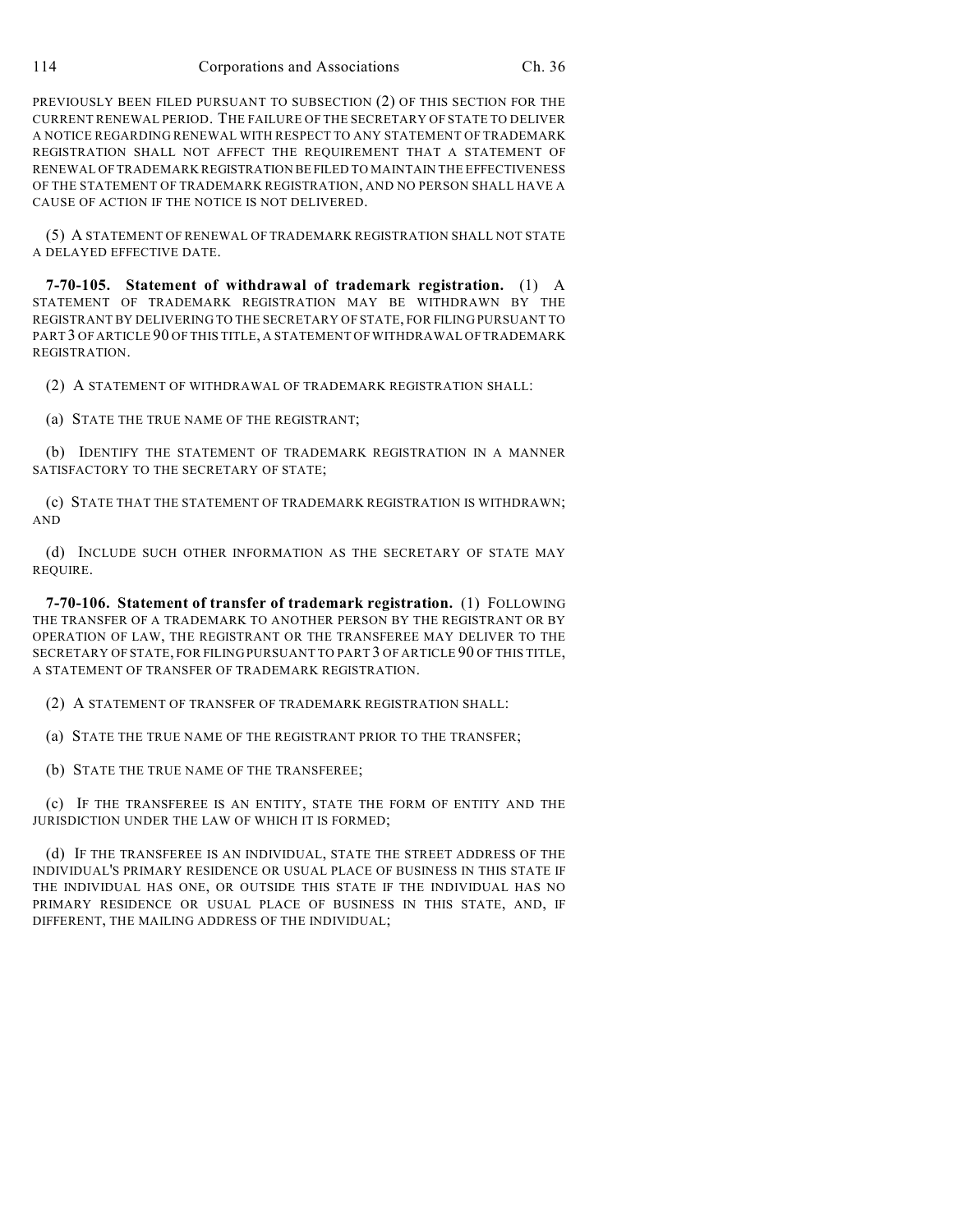(e) IF THE TRANSFEREE IS AN ENTITY OTHER THAN A REPORTING ENTITY, STATE THE STREET ADDRESS OF THE ENTITY'S USUAL PLACE OF BUSINESS IN THIS STATE IF IT HAS ONE, OR OUTSIDE THIS STATE IF IT HAS NO USUAL PLACE OF BUSINESS IN THIS STATE, AND, IF DIFFERENT, THE MAILING ADDRESS OF THE ENTITY;

(f) IF THE TRANSFEREE IS NEITHER AN INDIVIDUAL RESIDENT OF THIS STATE NOR AN ENTITY THAT IS REQUIRED TO MAINTAIN A REGISTERED AGENT PURSUANT TO PART 7 OF ARTICLE 90 OF THIS TITLE, STATE EITHER:

(I) IF THE TRANSFEREE DESIRES TO APPOINT A REGISTERED AGENT PURSUANT TO SECTION 7-70-108, THE REGISTERED AGENT NAME, THE REGISTERED AGENT ADDRESS, AND A STATEMENT THAT THE PERSON APPOINTED AS THE REGISTERED AGENT FOR THE REGISTRANT HAS CONSENTED TO BEING SO APPOINTED; OR

(II) THE MAILING ADDRESS TO WHICH SERVICE OF PROCESS IN ANY ACTION RELATING TO THE STATEMENT OF TRADEMARK REGISTRATION MAY BE MAILED PURSUANT TO SECTION 7-70-108;

(g) IDENTIFY THE STATEMENT OF TRADEMARK REGISTRATION IN A MANNER SATISFACTORY TO THE SECRETARY OF STATE;

(h) STATE THAT THE REGISTRANT HAS TRANSFERRED TO THE TRANSFEREE, OR THAT THE TRANSFEREE HAS BY OPERATION OF LAW SUCCEEDED TO, THE RIGHTS TO THE TRADEMARK, INCLUDING ALL ASSOCIATED GOODWILL, TO WHICH THE STATEMENT OF TRADEMARK REGISTRATION PERTAINS; AND

(i) INCLUDE SUCH OTHER INFORMATION AS THE SECRETARY OF STATE MAY REQUIRE.

(3) THE FILING OF, OR THE FAILURE TO FILE, A STATEMENT OF TRANSFER OF TRADEMARK REGISTRATION SHALL NOT AFFECT THE VALIDITY OR EFFECTIVENESS OF THE UNDERLYING TRANSFER OF THE TRADEMARK.

**7-70-107. Judicial cancellation of statement of trademark registration.** (1) A STATEMENT OF TRADEMARK REGISTRATION OR ANY DOCUMENT AFFECTING A STATEMENT OF TRADEMARK REGISTRATION FILED BY THE SECRETARY OF STATE MAY BE CANCELLED IN A PROCEEDING IN A COURT OF COMPETENT JURISDICTION IF IT IS ESTABLISHED:

(a) BY A PERSON THAT A STATEMENT OF TRADEMARK REGISTRATION, OR ANY DOCUMENT AFFECTING A STATEMENT OF TRADEMARK REGISTRATION, FILED BY THE SECRETARY OF STATE IN THE NAME OF THE PERSON, WAS NOT DULY AUTHORIZED BY THE PERSON OR WAS FILED WITHOUT THE PERSON'S KNOWLEDGE OR CONSENT; OR

(b) BY A PERSON WHO IS HARMED BY A STATEMENT OF TRADEMARK REGISTRATION, OR ANY DOCUMENT AFFECTING A STATEMENT OF TRADEMARK REGISTRATION, THAT IT WAS DELIVERED FOR FILING BY A PERSON OTHER THAN THE PERSON WHO IS HARMED AND CONTAINS A MATERIAL MISSTATEMENT, WAS DELIVERED FOR FILING IN BAD FAITH, OR IS FRAUDULENT.

(2) (a) IF IT IS DETERMINED IN THE PROCEEDING THAT ONE OR MORE GROUNDS FOR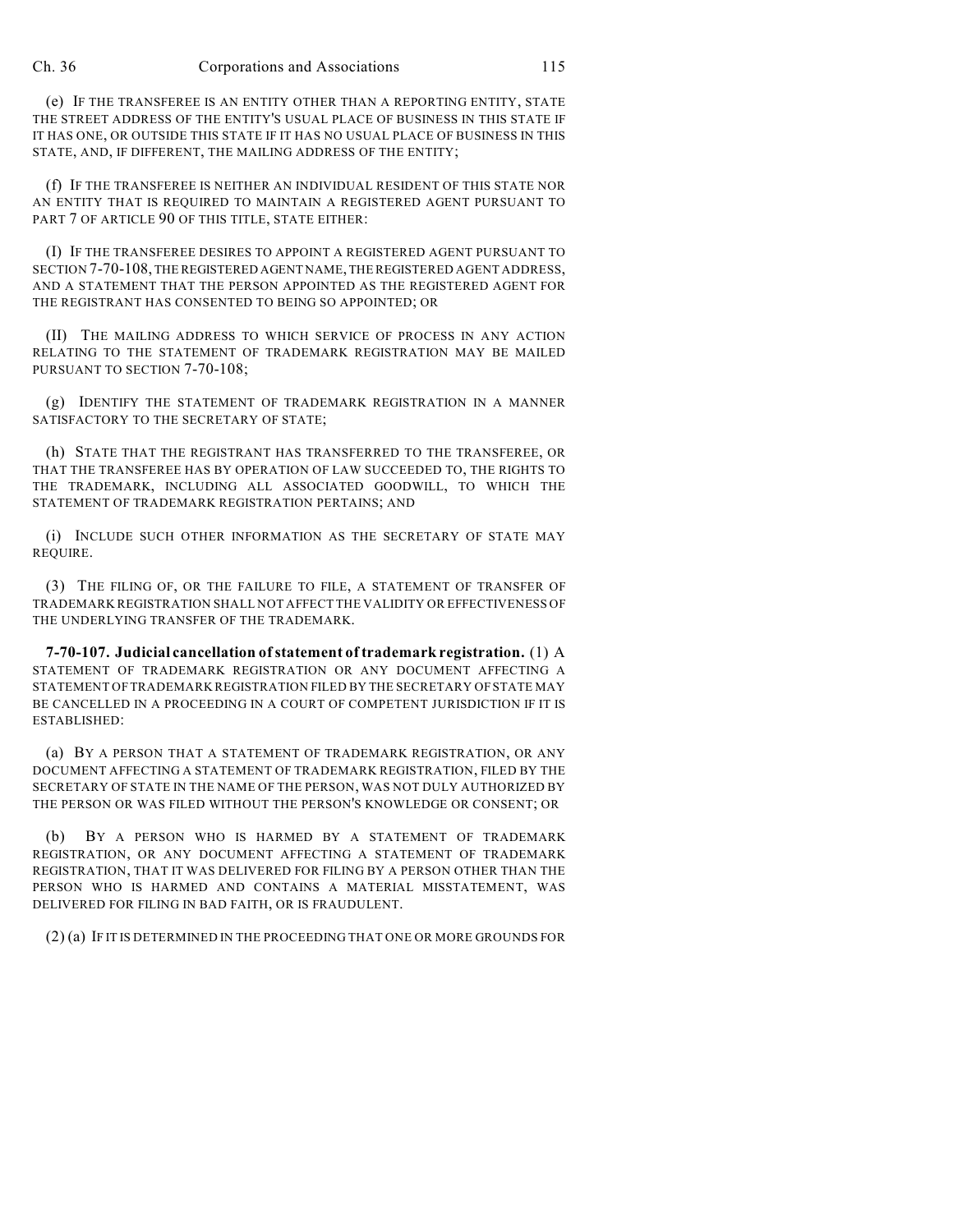CANCELLATION DESCRIBED IN SUBSECTION (1) OF THIS SECTION EXIST, AN ORDER SHALL BE ISSUED CANCELLING THE STATEMENT OF TRADEMARK REGISTRATION OR ANY OTHER DOCUMENT FILED BY THE SECRETARY OF STATE AFFECTING THE STATEMENT OF TRADEMARK REGISTRATION. UPON ISSUANCE OF SUCH ORDER, THE PERSON REQUESTING CANCELLATION MAY DELIVER A CERTIFIED COPY OF THE ORDER TO THE SECRETARY OF STATE FOR FILING PURSUANT TO PART 3 OF ARTICLE 90 OF THIS TITLE.

(b) UPON GOOD CAUSE SHOWN, IT MAY ALSO BE ORDERED THAT AFTER CANCELLATION, THE FILED STATEMENT OF TRADEMARK REGISTRATION OR THE FILED DOCUMENT AFFECTING THE STATEMENT OF TRADEMARK REGISTRATION BE REMOVED FROM THE PUBLICLY ACCESSIBLE RECORDS OF THE SECRETARY OF STATE. IN SUCH A CASE THE SECRETARY OF STATE MAY RETAIN THE ORIGINAL OR A COPY OF THE FILED STATEMENT OF TRADEMARK REGISTRATION OR THE FILED DOCUMENT AFFECTING THE STATEMENT OF TRADEMARK REGISTRATION, BUT SUCH ORIGINAL OR COPY SHALL NOT BE OPENED FOR INSPECTION, AND COPIES OR PRINTOUTS OF THE FILED STATEMENT OF TRADEMARK REGISTRATION OR THE FILED DOCUMENT AFFECTING THE STATEMENT OF TRADEMARK REGISTRATION SHALL NOT BE FURNISHED, EXCEPT UPON APPLICATION TO THE SECRETARY OF STATE AND ONLY FOR GOOD CAUSE SHOWN, NOTWITHSTANDING ANY PROVISION OF PART 2 OF ARTICLE 72 OF TITLE 24, C.R.S., OR ANY OTHER PROVISION OF LAW.

(3) THIS SECTION DOES NOT PROVIDE THE ONLY GROUNDS FOR CANCELLATION OF A STATEMENT OF TRADEMARK REGISTRATION OR ANY DOCUMENT AFFECTING A STATEMENT OF TRADEMARK REGISTRATION FILED BY THE SECRETARY OF STATE, AND ANY COURT OF COMPETENT JURISDICTION MAY ORDER THE CANCELLATION OF A STATEMENT OF TRADEMARK REGISTRATION OR ANY DOCUMENT AFFECTING A STATEMENT OF TRADEMARK REGISTRATION FILED BY THE SECRETARY OF STATE WHEN THE COURT DETERMINES THAT SUCH CANCELLATION IS APPROPRIATE RELIEF IN ANY ACTION.

(4) IN ANY PROCEEDING UNDER THIS SECTION, THE COURT, IN EXCEPTIONAL CASES, MAY AWARD REASONABLE ATTORNEY FEES TO THE PREVAILING PARTY.

**7-70-108. Service of process on a registrant.** (1) A REGISTRANT WHO IS NEITHER AN INDIVIDUAL RESIDENT OF THIS STATE NOR AN ENTITY THAT IS REQUIRED TO MAINTAIN A REGISTERED AGENT PURSUANT TO PART 7 OF ARTICLE 90 OF THIS TITLE SHALL EITHER:

(a) CONTINUOUSLY MAINTAIN A REGISTERED AGENT IN THIS STATE TO ACCEPT SERVICE ON ITS BEHALF IN ANY PROCEEDING BASED ON A CAUSE OF ACTION WITH RESPECT TO THE STATEMENT OF TRADEMARK REGISTRATION; OR

(b) BE DEEMED TO HAVE AUTHORIZED SERVICE OF PROCESS ON IT IN CONNECTION WITH ANY SUCH CAUSE OF ACTION BY REGISTERED MAIL OR BY CERTIFIED MAIL, RETURN RECEIPT REQUESTED, ADDRESSED TO THE REGISTRANT AT THE MAILING ADDRESS, IF ANY, FURNISHED PURSUANT TO SECTION 7-70-102 (2) (e) (II), 7-70-104  $(3)$  (c), OR 7-70-106 (2) (f), AS IT MAY HAVE BEEN CORRECTED BY A STATEMENT OF CORRECTION FILED PURSUANT TO SECTION 7-90-305 OR CHANGED IN A STATEMENT OF CHANGE FILED PURSUANT TO SECTION 7-90-305.5, AND, IF NO SUCH ADDRESS HAS BEEN FURNISHED, TO THE REGISTRANT AT: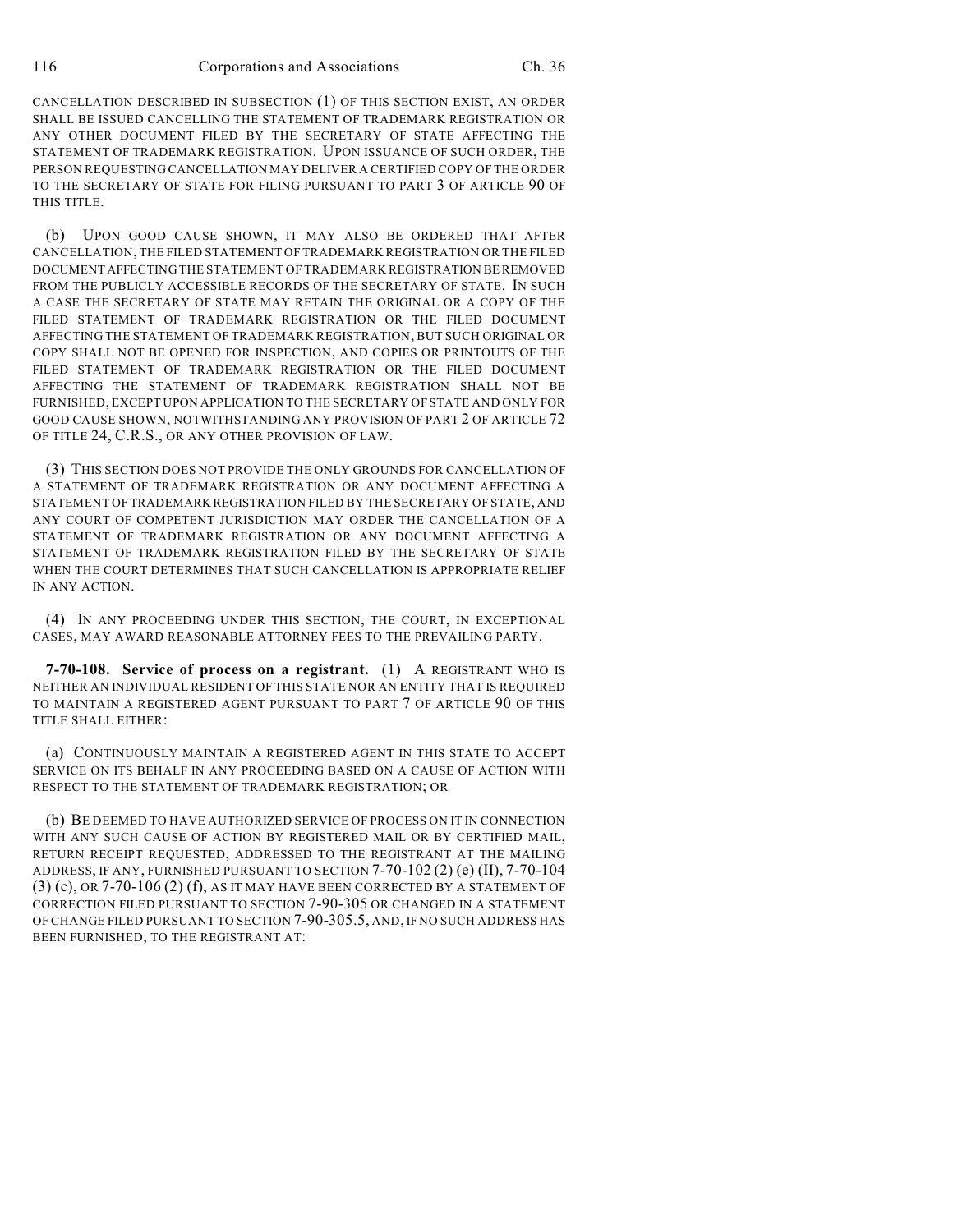## Ch. 36 Corporations and Associations 117

(I) IF THE REGISTRANT IS AN INDIVIDUAL WHO IS NOT A RESIDENT OF THIS STATE, THE INDIVIDUAL'S MOST RECENT STREET ADDRESS AND, IF DIFFERENT, MAILING ADDRESS FURNISHED IN A STATEMENT FILED PURSUANT TO THIS ARTICLE, AS THE STATEMENT MAY HAVE BEEN CHANGED IN A STATEMENT OF CHANGE FILED PURSUANT TO SECTION 7-90-702 OR CORRECTED IN A STATEMENT OF CORRECTION FILED PURSUANT TO SECTION 7-90-703;

(II) IF THE REGISTRANT HAS ONE, THE REGISTRANT'S PRINCIPAL OFFICE ADDRESS; AND

(III) IF THE REGISTRANT IS A PERSON OTHER THAN AN INDIVIDUAL OR A REPORTING ENTITY, THE REGISTRANT'S MOST RECENT STREET ADDRESS AND, IF DIFFERENT, MAILING ADDRESS, FURNISHED IN A STATEMENT FILED PURSUANT TO THIS ARTICLE, AS IT MAY HAVE BEEN CHANGED IN A STATEMENT OF CHANGE FILED PURSUANT TO SECTION 7-90-702, OR CORRECTED IN A STATEMENT OF CORRECTION FILED PURSUANT TO SECTION 7-90-703.

(2) SERVICE IS PERFECTED UNDER PARAGRAPH (b) OF SUBSECTION (1) OF THIS SECTION AT THE EARLIEST OF:

(a) THE DATE THE REGISTRANT RECEIVED THE PROCESS;

(b) THE DATE SHOWN ON THE RETURN RECEIPT, IF SIGNED BY OR ON BEHALF OF THE REGISTRANT; OR

(c) FIVE DAYS AFTER MAILING.

(3) A REGISTRANT WHO IS NEITHER AN INDIVIDUAL RESIDENT OF THIS STATE NOR AN ENTITY THAT IS REQUIRED TO MAINTAIN A REGISTERED AGENT PURSUANT TO PART 7 OF ARTICLE 90 OF THIS TITLE MAY APPOINT A REGISTERED AGENT TO ACCEPT SERVICE ON ITS BEHALF IN ANY PROCEEDING BASED ON A CAUSE OF ACTION WITH RESPECT TO THE STATEMENT OF TRADEMARK REGISTRATION BY MAKING THE STATEMENTS SET FORTH IN SECTION 7-70-102 (2) (e) (I) IN A STATEMENT OF TRADEMARK REGISTRATION, IN A STATEMENT OF RENEWAL OF TRADEMARK REGISTRATION OR THE STATEMENTS SET FORTH IN SECTION 7-70-106 (2) (f) (I), IN A STATEMENT OF TRANSFER OF TRADEMARK REGISTRATION, OR IN A STATEMENT OF CHANGE FILED PURSUANT TO SECTION 7-90-305.5, ADDING SUCH STATEMENTS TO A FILED STATEMENT OF TRADEMARK REGISTRATION OR A FILED STATEMENT OF TRANSFER OF TRADEMARK REGISTRATION. THE REGISTERED AGENT SHALL BE:

(a) AN INDIVIDUAL WHO IS EIGHTEEN YEARS OF AGE OR OLDER AND WHOSE PRIMARY RESIDENCE OR USUAL PLACE OF BUSINESS IS IN THIS STATE;

(b) A DOMESTIC ENTITY HAVING A USUAL PLACE OF BUSINESS IN THIS STATE; OR

(c) A FOREIGN ENTITY AUTHORIZED TO TRANSACT BUSINESS OR CONDUCT ACTIVITIES IN THIS STATE THAT HAS A USUAL PLACE OF BUSINESS IN THIS STATE.

(4) A REGISTRANT HAVING A USUAL PLACE OF BUSINESS IN THIS STATE MAY SERVE AS ITS OWN REGISTERED AGENT.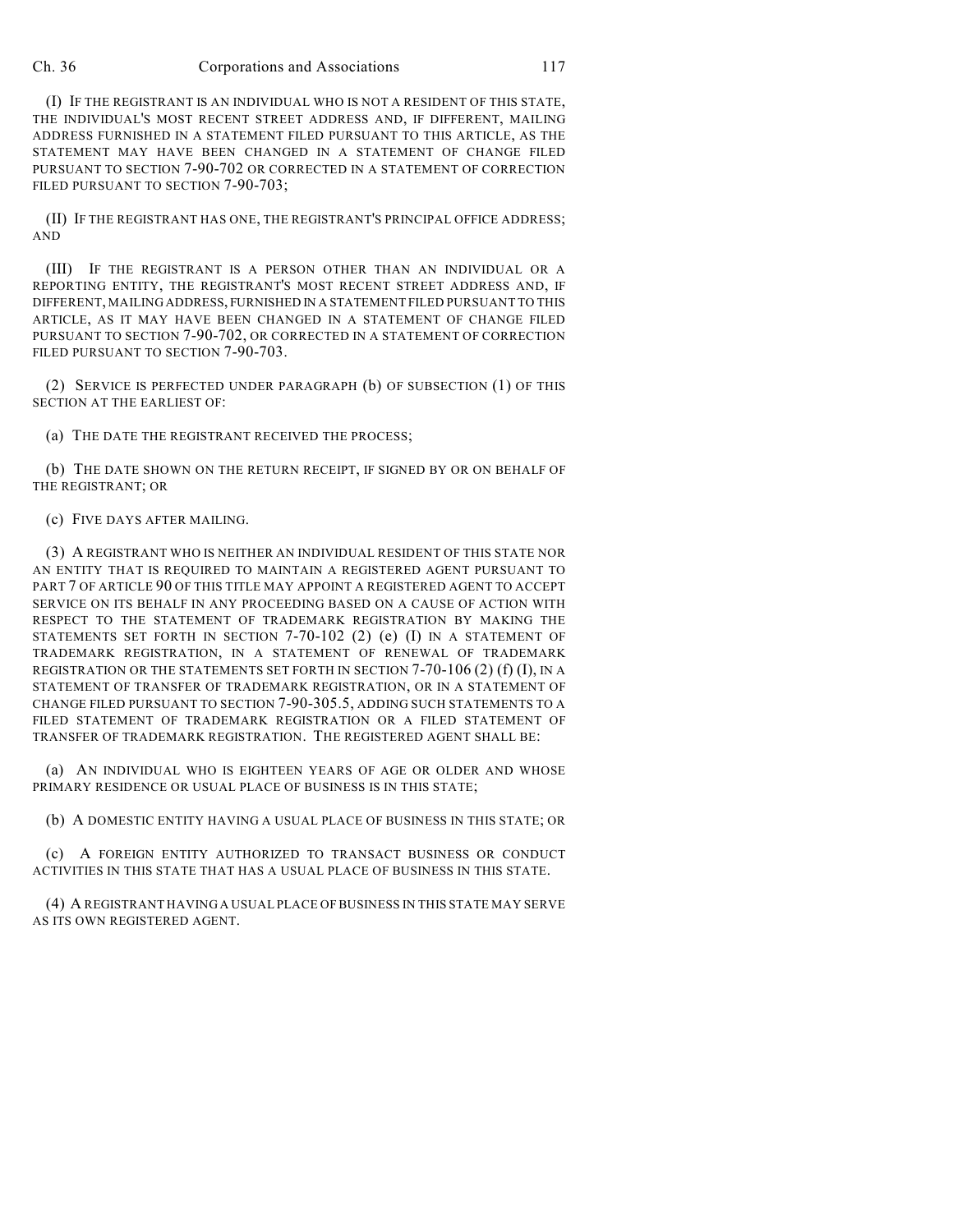(5) THE PROVISIONS OF SECTIONS 7-90-702 AND 7-90-703 SHALL APPLY TO A REGISTERED AGENT APPOINTED BY A REGISTRANT PURSUANT TO SUBSECTION (3) OF THIS SECTION, NOTWITHSTANDING THAT THE REGISTRANT IS NOT AN ENTITY OTHERWISE COVERED BY SECTION 7-90-702 OR 7-90-703, AND TO THE REGISTRANT WHO APPOINTS SUCH A REGISTERED AGENT.

(6) THIS SECTION DOES NOT PRESCRIBE THE ONLY MEANS, OR NECESSARILY THE REQUIRED MEANS, OF SERVING A REGISTRANT IN ANY PROCEEDING BASED ON A CAUSE OF ACTION WITH RESPECT TO THE STATEMENT OF TRADEMARK REGISTRATION. NOTHING IN THIS SECTION SHALL AUTHORIZE SERVICE OF PROCESS ON A REGISTRANT WHO MAINTAINS A REGISTERED AGENT PURSUANT TO PARAGRAPH (a) OF SUBSECTION (1) OF THIS SECTION IN ANY PROCEEDING OTHER THAN A PROCEEDING BASED ON A CAUSE OF ACTION WITH RESPECT TO THE STATEMENT OF TRADEMARK REGISTRATION.

**7-70-109. Statements of trademark registration filed prior to repeal and reenactment of article.** (1) A STATEMENT OF TRADEMARK REGISTRATION THAT WAS FILED IN ACCORDANCE WITH THIS ARTICLE PRIOR TO THE EFFECTIVE DATE OF ITS REPEAL AND REENACTMENT, AND THAT IS ON FILE IN THE RECORDS OF THE SECRETARY OF STATE AS OF THE DAY BEFORE THE EFFECTIVE DATE OF SUCH REPEAL AND REENACTMENT, SHALL BE DEEMED TO HAVE BEEN FILED PURSUANT TO AND IN ACCORDANCE WITH THIS ARTICLE AS REPEALED AND REENACTED AND SHALL HAVE THE SAME EFFECT AS IF FILED PURSUANT TO THIS ARTICLE AS REPEALED AND REENACTED. EACH SUCH STATEMENT OF TRADEMARK REGISTRATION SHALL REMAIN EFFECTIVE UNTIL THE EXPIRATION DATE FOR THE STATEMENT OF TRADEMARK REGISTRATION UNDER THIS ARTICLE PRIOR TO ITS REPEAL AND REENACTMENT.

(2) REPEAL AND REENACTMENT OF THIS ARTICLE SHALL NOT AFFECT ANY ACTIONS OR CAUSES OF ACTION THAT HAVE ACCRUED UNDER THIS ARTICLE BEFORE ITS REPEAL AND REENACTMENT.

**SECTION 2.** 7-90-305 (2) (a), Colorado Revised Statutes, is amended to read:

**7-90-305. Correcting filed document.** (2) A statement of correction:

(a) Shall state the entity name of the entity to which the document relates or, if the entity to which the document relates does not have an entity name, shall state the true name of the entity, or, in the case of a TRADE NAME, SHALL STATE THE TRADE NAME AND THE NAME OF THE PERSON TRANSACTING BUSINESS OR CONDUCTING ACTIVITIES UNDER SUCH NAME, OR, IN THE CASE OF A STATEMENT OF trademark REGISTRATION OR ANY OTHER DOCUMENT RELATING TO A STATEMENT OF TRADEMARK REGISTRATION, shall state the trademark and the true name of the registrant as defined in section 7-70-101 (3); IDENTIFY THE STATEMENT OF TRADEMARK REGISTRATION IN A MANNER SATISFACTORY TO THE SECRETARY OF STATE;

**SECTION 3.** 7-90-303.5 (2) (a), Colorado Revised Statutes, is amended to read:

**7-90-305.5. Statement of change.** (2) A filed document is changed by causing to be delivered to the secretary of state, for filing pursuant to this part 3, a statement of change that: